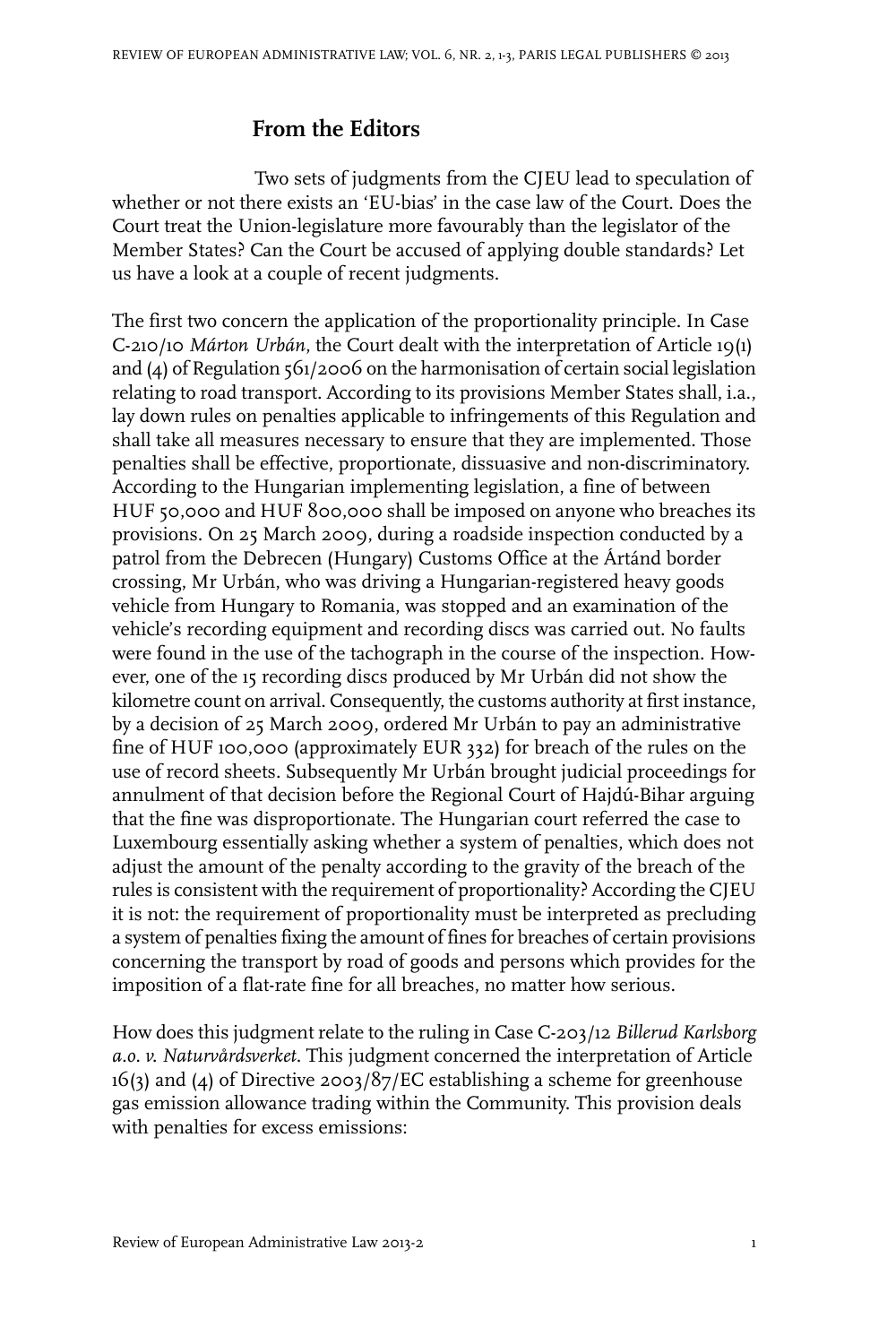'3. Member States shall ensure that any operator who does not surrender sufficient allowances by 30 April of each year to cover its emissions during the preceding year shall be held liable for the payment of an excess emissions penalty. The excess emissions penalty shall be EUR 100 for each tonne of carbon dioxide equivalent emitted by that installation for which the operator has not surrendered allowances. Payment of the excess emissions penalty shall not release the operator from the obligation to surrender an amount of allowances equal to those excess emissions when surrendering allowances in relation to the following calendar year.

4. During the three-year period beginning 1 January 2005, Member States shall apply a lower excess emissions penalty of EUR 40 for each tonne of carbon dioxide equivalent emitted by that installation for which the operator has not surrendered allowances. …'

In short: a system of penalties fixing the amount of fines for breaches of its provisions.

As of 30 April 2007, the Billerud companies, companies governed by Swedish law holding carbon dioxide emission allowances, had not surrendered the allowances equal to their emissions for 2006 (10,828 and 42,433 tonnes respectively). Consequently, the Naturvårdsverket imposed the penalty provided for by the law implementing the ETS Directive 2003/87, in the amount of SEK 3,959,366 for one company and SEK 15,516,051 for the other (EUR 433,120 and EUR 1,697,320). In support of their challenge to those penalties before the national court, the Billerud companies stated that, as of 30 April 2007, they had sufficient emission allowances in their holding accounts to cover their total emissions for 2006. They argued that this proved that they had not intended to circumvent their obligations, and that the alleged failure to surrender their allowances on time was due to internal administrative errors. The referring Swedish court wanted to know whether the Directive allows for mitigation of the fines where, although the operator had a sufficient number of emission allowances on 30 April, as a result of an oversight, an administrative error or a technical problem it did not surrender them correctly and on time.

In view of the *Márton Urbán* case one might expect a ruling in favour of the Billerud companies. However, the CJEU decided that Article 16(3) and (4) of Directive 2003/87 must be interpreted as meaning that the amount of the lump sum penalty provided for therein may not be varied by a national court on the basis of the principle of proportionality.

It is difficult to see how the ruling in *Márton Urbán* can be reconciled with the ruling in *Billerud*. Lump sum penalties provided by the national legislature conflict with the principle of proportionality, while the same approach by the European Union legislature are 'justified by the need to have infringements of